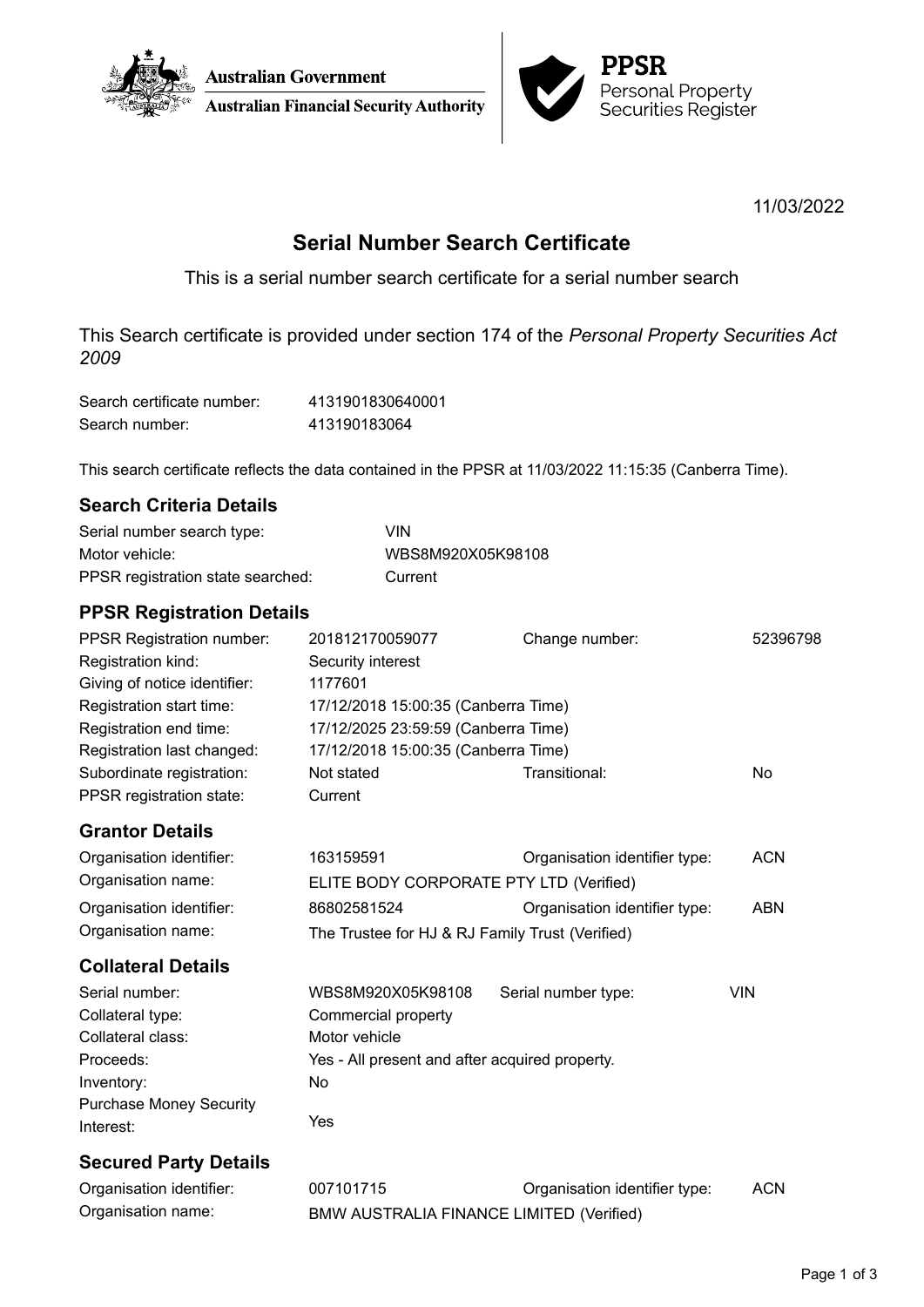### **Address for Service**

| Contact name:     | <b>PPSR Officer</b>    |      |
|-------------------|------------------------|------|
| Email:            | ppsr@bmwfinance.com.au |      |
| Mailing address:  | 783 Springvale Road    |      |
|                   | Mulgrave               |      |
|                   | Victoria               | 3170 |
|                   | <b>AUSTRALIA</b>       |      |
| Physical address: | No address provided    |      |

#### **Additional Motor Vehicle Details – NEVDIS**

| Identifier number:                | WBS8M920X05K98108        | Identifier type:          | VIN        |
|-----------------------------------|--------------------------|---------------------------|------------|
| Vehicle type:                     | CAR / SMALL              | Make:                     | <b>BMW</b> |
|                                   | <b>PASSENGER VEHICLE</b> |                           |            |
| Body type:                        | CAR/SEDAN                | Model:                    | M3         |
| Colour:                           | WHITE                    | Engine number:            | 00875389   |
| Registration plate number: AXV930 |                          | State vehicle registered: | <b>VIC</b> |
| <b>Registration expiry:</b>       | 12 Dec 2022              |                           |            |
| Year of manufacture:              | 2018                     | Year/Month of compliance: | 2018-10    |
|                                   |                          |                           |            |

#### **NEVDIS Written-off Vehicle Notification:**

• Not recorded as written-off.

#### **NEVDIS Stolen Vehicle Notification:**

• Not recorded as stolen.

Tasmanian stolen vehicle information is currently unavailable from this service. For information about the status of Tasmanian vehicles, go to:

<https://www.transport.tas.gov.au/MRSWebInterface/public/regoLookup/registrationLookup.jsf> (Note: you will need to provide the vehicle registration plate number to search this site).

A stolen vehicle notification, or the absence of one, does not necessarily mean a vehicle is or is not stolen.

If there is a stolen vehicle notification you wish to enquire about, you should contact the police force in the State or Territory indicated immediately after the date in the notification. The reference number at the end of the notification should be quoted as a part of your enquiry.

Please note that there may be multiple stolen notifications shown. A stolen notification can be for a VIN, Plate, Chassis and/or Engine.

Vehicle information is requested from Austroads NEVDIS database for each transaction involving a vehicle VIN or Chassis Number on the PPSR. The data is not part of interests registered on the PPSR and it is presented without any quarantee regarding its accuracy.

The NEVDIS data is intended to assist users with checking that the VIN or Chassis Number they entered, along with information they have about the vehicle from other sources, is accurate and to provide users with any data held on NEVDIS about a vehicle's stolen or written off status.

State and territory road agencies are the source of NEVDIS data and the primary point of contact for enquiries, errors and corrections.

Access to and use of data provided through the PPSR is subject to the PPSR General Conditions of Use and applicable third party data conditions (which can be obtained at *[www.ppsr.gov.au](http://www.ppsr.gov.au)*). To the extent permitted by law, all data provided through the PPSR is made available without any representation or warranty of any kind (without limitation in respect to accuracy) and the Commonwealth, and our third party data providers (which